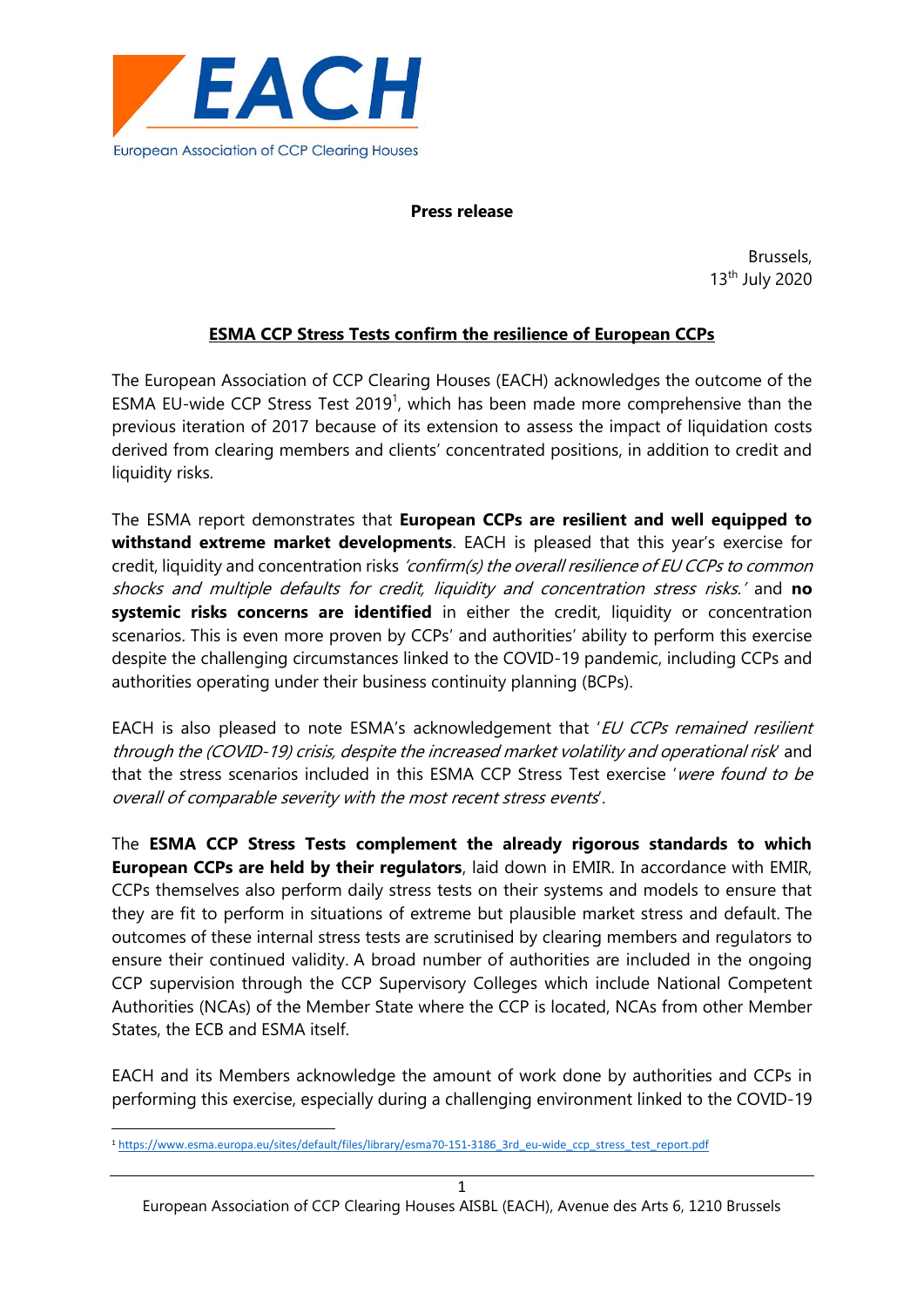pandemic, and will continue collaborating with their regulators, clearing members and clients to continue offering a safe and efficient risk management process for the benefit of the markets and the economy as a whole.

**Contact** EACH Media Team +32(0)22061260 [info@eachccp.eu](mailto:info@eachccp.eu)